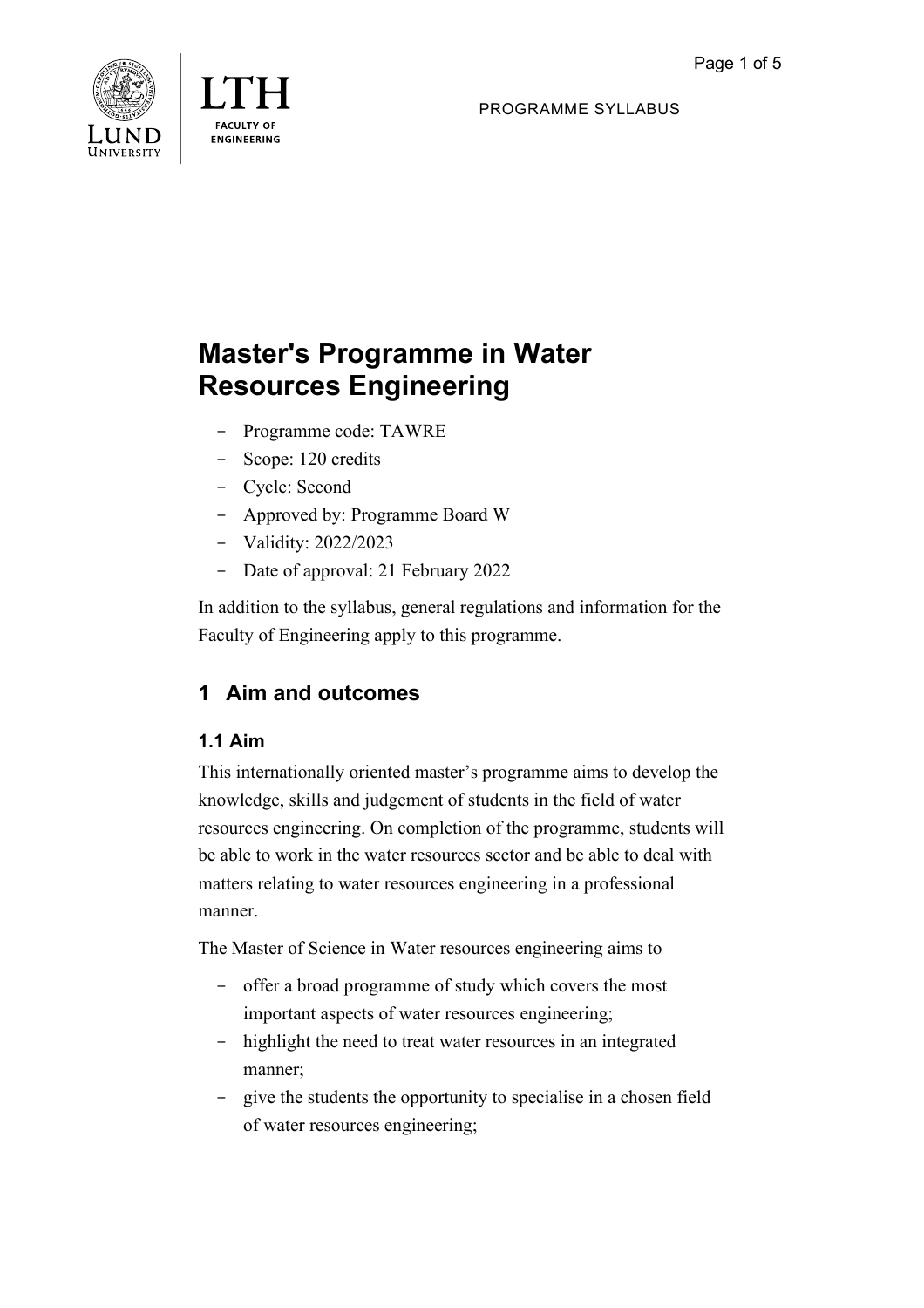- offer access to current knowledge about and relevant methods of water resources engineering;
- impress on the students the importance of a scientific approach;
- take advantage of the opportunities available in a multinational group of students.

#### **1.2 Outcomes for a Degree of Master of Science (120 credits)**

(Higher Education Ordinance 1993:100)

#### **Knowledge and understanding**

For a Degree of Master of Science (120 credits) the student shall

- demonstrate knowledge and understanding in the main field of study, including both broad knowledge of the field and a considerable degree of specialised knowledge in certain areas of the field as well as insight into current research and development work, and
- demonstrate specialised methodological knowledge in the main field of study.

#### **Competence and skills**

For a Degree of Master of Science (120 credits) the student shall

- demonstrate the ability to critically and systematically integrate knowledge and analyse, assess and deal with complex phenomena, issues and situations even with limited information,
- demonstrate the ability to identify and formulate issues critically, autonomously and creatively as well as to plan and, using appropriate methods, undertake advanced tasks within predetermined time frames and so contribute to the formation of knowledge as well as the ability to evaluate this work,
- demonstrate the ability in speech and writing both nationally and internationally to report clearly and discuss his or her conclusions and the knowledge and arguments on which they are based in dialogue with different audiences, and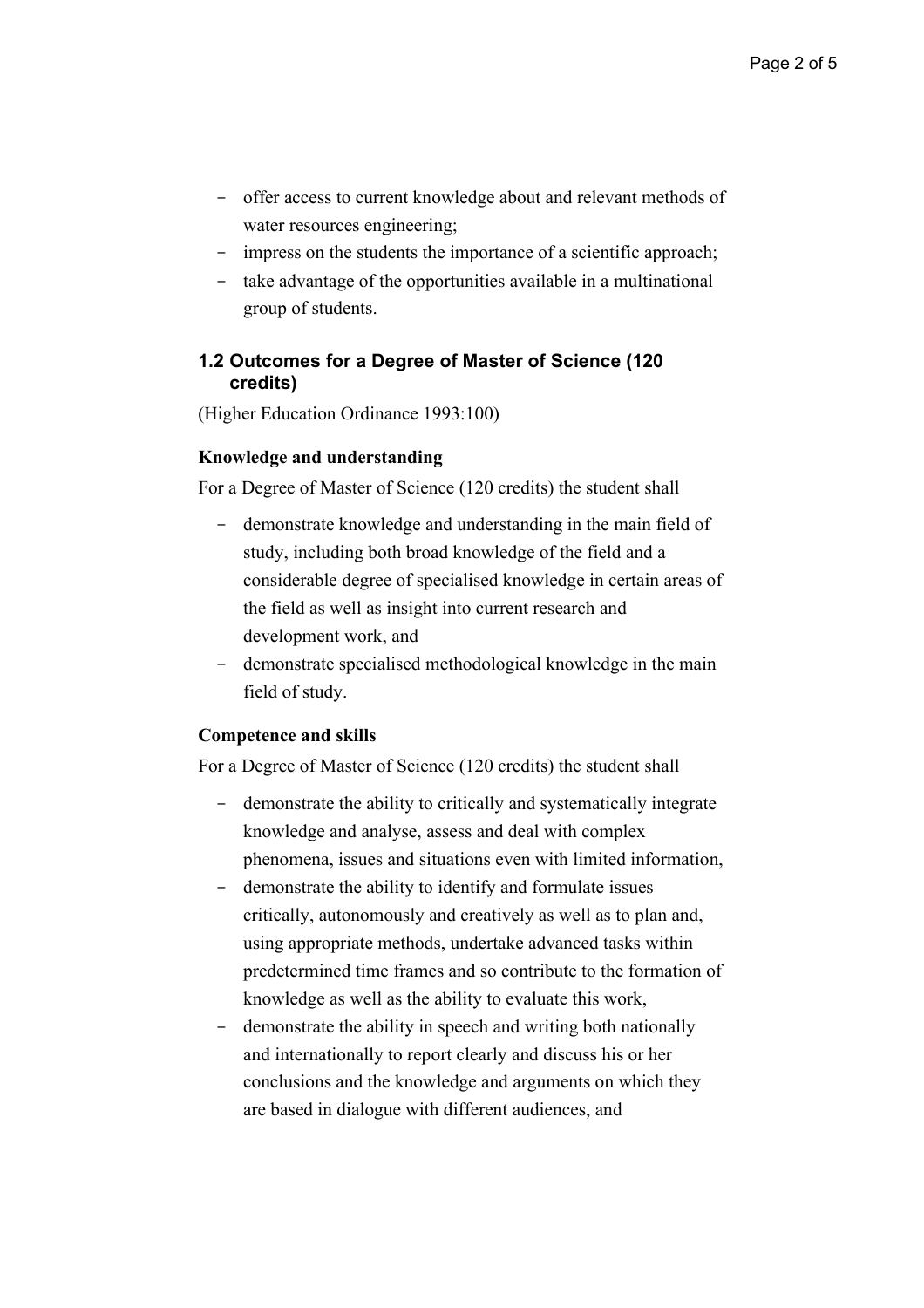- demonstrate the skills required for participation in research and development work or autonomous employment in some other qualified capacity.

#### **Judgement and approach**

For a Degree of Master of Science (120 credits) the student shall

- demonstrate the ability to make assessments in the main field of study informed by relevant disciplinary, social and ethical issues and also to demonstrate awareness of ethical aspects of research and development work,
- demonstrate insight into the possibilities and limitations of research, its role in society and the responsibility of the individual for how it is used, and
- demonstrate the ability to identify the personal need for further knowledge and take responsibility for his or her ongoing learning.

## **1.3 Specific outcomes for a Degree of Master of Science (120 credits)**

For a Degree of Master of Science (120 credits) students must demonstrate the knowledge and skills required for working independently with water resources engineering.

#### **Knowledge and understanding**

For a Degree of Master of Science (120 credits) students shall

- demonstrate knowledge and understanding in the field of water resources engineering, including both broad knowledge of the field and a considerable degree of specialised knowledge in certain areas of the field as well as insight into current research and development work; and
- demonstrate specialised methodological knowledge in the field of water resources engineering.

#### **Competence and skills**

For a Degree of Master of Science (120 credits) students shall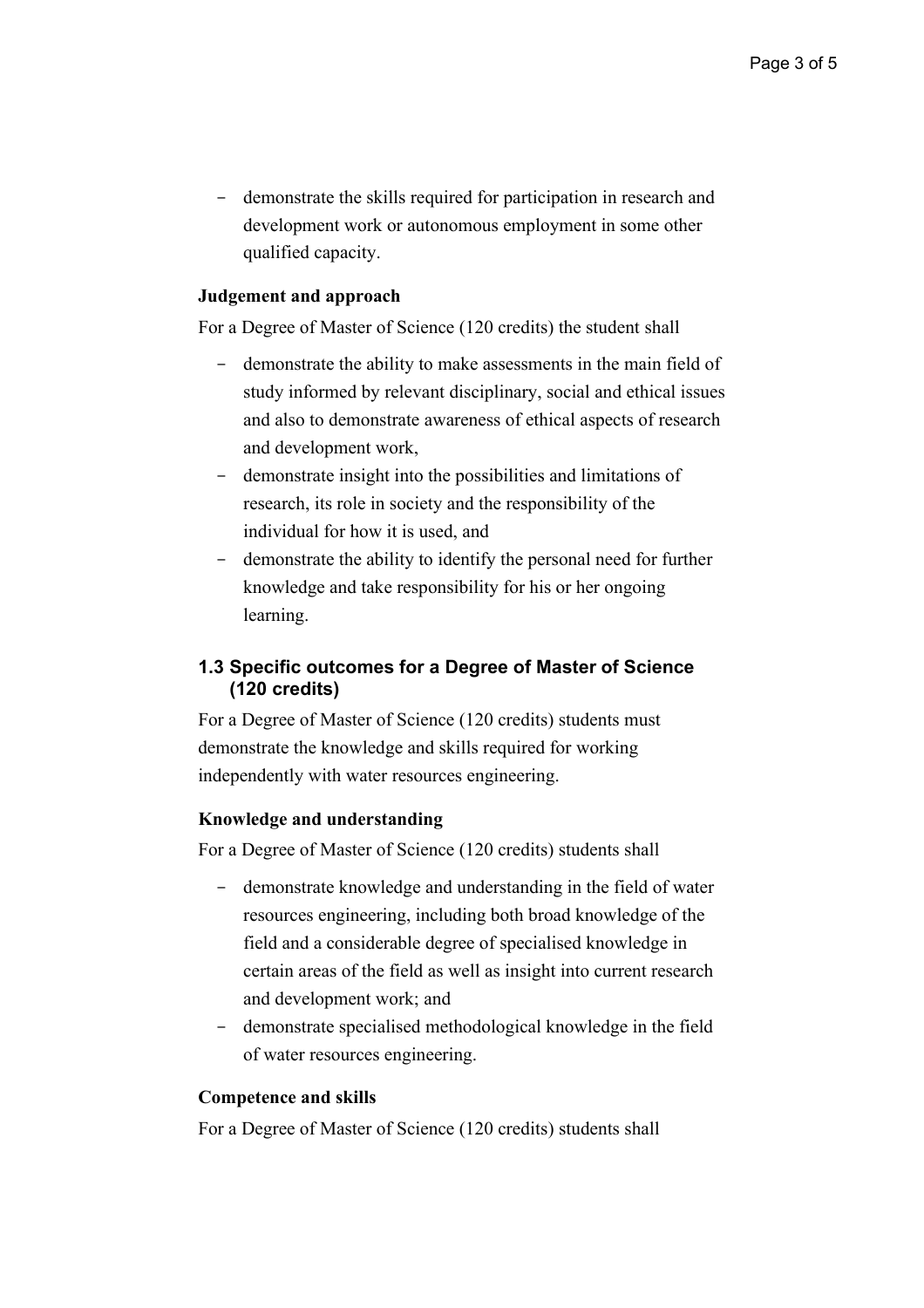- demonstrate the ability to critically and systematically integrate knowledge of water resources engineering from several perspectives and to analyse, assess and deal with complex phenomena, issues and situations even with limited information;
- demonstrate the ability to identify and formulate issues critically, autonomously and creatively and to plan and, using appropriate methods, undertake advanced tasks within predetermined time frames and so contribute to the formation of knowledge, as well as the ability to evaluate this work;
- demonstrate the ability in speech and writing to report clearly and discuss their conclusions and the knowledge and arguments on which they are based in dialogue with different audiences both nationally and internationally.
- demonstrate the skills required for participation in research and development work or autonomous employment in some other qualified capacity.

#### **Judgement and approach**

For a Degree of Master of Science (120 credits) students shall

- demonstrate the ability to make assessments in the field of water resources engineering informed by disciplinary, social and ethical aspects and also to demonstrate awareness of ethical aspects of research and development work;
- demonstrate insight into the possibilities and limitations of research on water resources engineering, its role in society and the responsibility of the individual for how it is used;
- demonstrate the ability to identify their need for further knowledge and take responsibility for their ongoing learning.

#### **1.4 Further studies**

On completion of the second-cycle degree, students have basic eligibility for third-cycle studies.